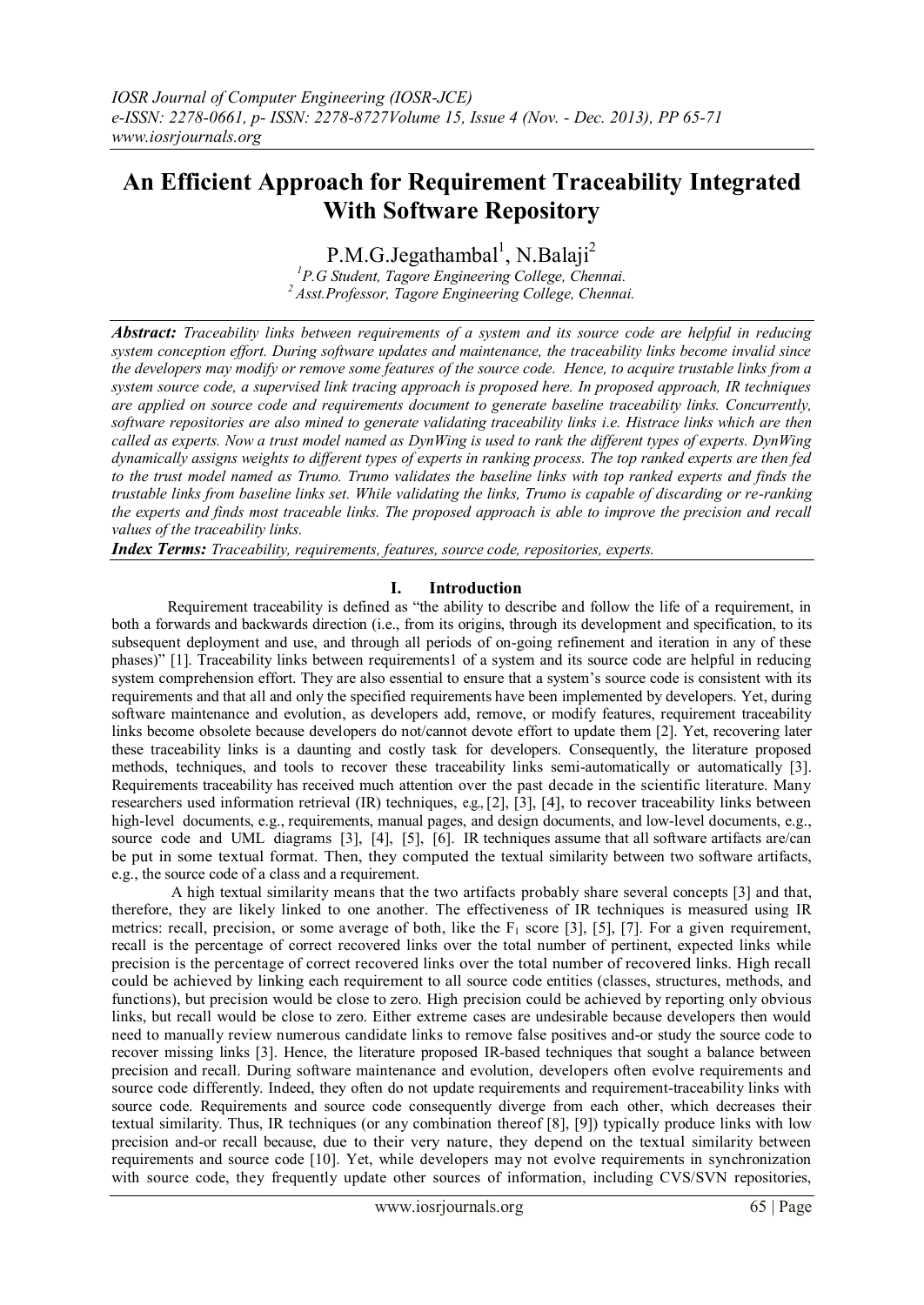bug-tracking systems, mailing lists, forums, and blogs. These other sources of information to build improved traceability-recovery approaches are exploited.

1. Mine software repositories, e.g., CVS/SVN repositories, to support the traceability recovery process and improve the precision and recall of IR-based traceability recovery approaches.

2. Heterogeneous sources of information is taken as experts whose opinions can combine using a trust model to discard/re-rank the traceability links provided by the IR techniques to improve accuracy.

3. An automatic, dynamic, per-link weighting technique is used rather than some global static weights to combine the opinions of experts.

A traceability-recovery approach uses heterogeneous sources of information to dynamically discard/rerank the traceability links reported by an IR technique. The proposed system consists of three parts:

1) Histrace mines software repositories to create links between requirements and source code using information from the repositories. Histrace stores all the recovered links between requirements and software repositories in dedicated sets, e.g., Histrace commits and Histrace bugs, which are considered as experts whose opinions will be used to discard/re-rank baseline traceability links. For example, Histrace mines CVS/SVN repository to link requirements and source code using commit messages and provide the set of expert Histrace commits.

2) Trumo combines the requirement traceability links obtained from an IR technique and discards/reranks them using an expert's opinions and a trust model inspired by Web-trust models. It compares the similarity of the recovered links with those provided by the experts and with the number of times that the link appears in each expert's set. It is not tied to any specific IR-based traceability-recovery approach and can use any expert's opinion to adjust the ranking of recovered links. For example, the experts can be Histrace commits and–or Histrace bugs, taking advantage of CVS/SVN repositories and bug-tracking systems.

3) DynWing computes and assigns weights to the experts in the trust model dynamically, i.e., on a per link basis. Dynamic-weighting techniques are promising to assign weights for each link. DynWing analyses each expert's similarity value for each link and assigns weights according to these values.

The benefits of mining software repository and using trust models are

- 1. Use two experts, Histrace<sub>commits</sub> when mining CVS/SVN and Histrace<sub>bugs</sub>. When mining bug reports.
- 2. DynWing is proposed, a dynamic weighting technique to automatically assign weights to different experts on a per-link basis.
- 3. DynWing with a PCA-based weighting is compared technique and with a static weighting technique to analyse the potential improvement of using different weighting techniques.
- 4. The impact of Trustrace on another IR technique, i.e., the Jensen-Shannon similarity model.

# **II. Related Work**

# **2.1 Traceability Approaches**

TraceM based on techniques from open-hypermedia and information integration. TraceM manages traceability links between requirements and architecture.

Developers to keep source code identifiers and comments consistent with high-level artifacts. The approach computes textual similarity between source code and related high level artifacts, e.g., requirements. The textual similarity helps developers to improve their source code lexicon. An integrated approach to combine orthogonal IR techniques, which have been statistically shown to produce dissimilar results. Their approach combines VSM, JSM, and relational topic modeling. Their proposed approach uses each IR technique as an expert and uses a PCA-based weighting scheme to combine them.

The precision and the recall of the links recovered during traceability analyses are influenced by a variety of factors, including the conceptual distance between high-level documentation and low-level artifacts, the way in which queries are formulated, and the applied IR technique. Comparisons have been made between different IR techniques, their approach assumes that, if two or more files co-change in the system history, and then there is a possibility that they have a link between them. However, it is quite possible that two files are co-changing but that they do not have any semantic relationship. It is also likely that some documents evolve outside the system's version control repository and, in such a case; their approach cannot find a link from/to these documents. In addition, their approach does not analyze the contents of the CVS/SVN commit logs and files that were committed in CVS/SVN. More importantly, in co-change-based traceability, if two or more files have a link but they were not co-changed, then these approaches fail to find a link. It does not dependent on co-changes and overcomes these limitations.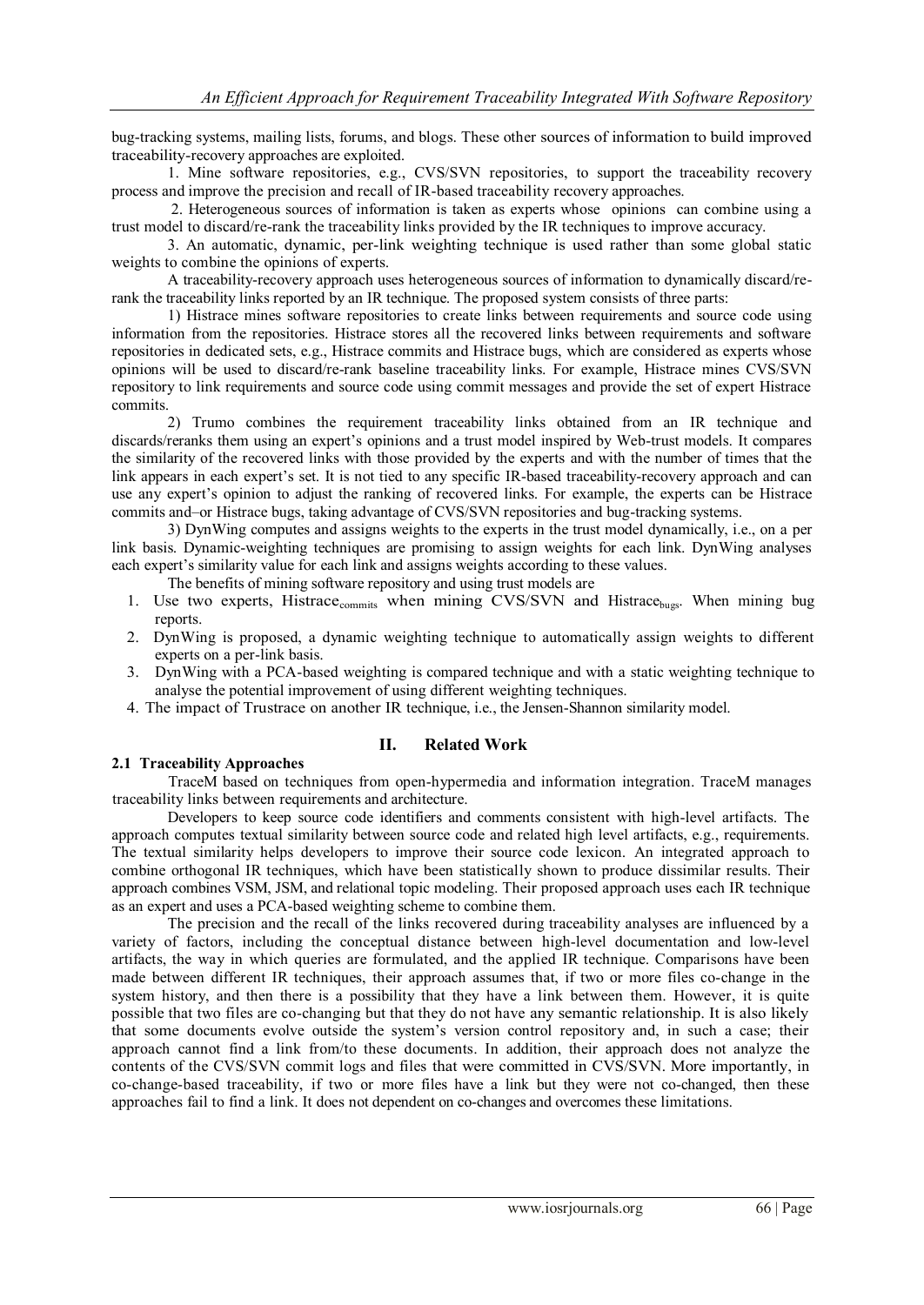# **2.2 Web Trust Model**

There are two types of trust in e-commerce: first, a customer's initial trust when interacts with a Web site for the first time and, second, the Web site's reputation trust that develops over time and after repeated experiences. When customers hesitate to buy things online, they may ask their friends, family, and other buyers to make sure that they can trust a Web site. Many researchers investigated the problem of increasing customers trust in a Web site. Some researchers suggested that using other sources of information can increase the trust in a Web site. Approach uses traceability from requirements to source code as initial trust. Then uses CVS/SVN commit logs and also uses bug reports, mailing lists, temporal information and so on, as reputation trust for a traceability link. As the reputation of a link increases, the trust in this link also increases.

# **III. Trust Based Traceability**

Trustrace uses software repositories, e.g., CVS/SVN repositories and bug-tracking systems, as experts to trust more

or less some baseline links recovered by an IR technique and, thus, to discard/reranks the links to improve the precision and recall of the IR-based techniques.



Fig 1. Trust based requirement traceability process

# **3.1 Ir Process**

IR-based RTAs process is typically divided into three main steps.

- 1. All the textual information contained in the requirements and source code is extracted and preprocessed by splitting terms, removing stop words and remaining words are then stemmed to its grammatical root.
- 2. All the stemmed terms are weighted using a term weighting scheme, e.g., term frequency and inverse document frequency.
- 3. An IR technique computes the similarity between requirements and source code documents. Finally it generates a ranked list of potential traceability links.

A high similarity between two documents shows a potential semantic link between them.

# **3.1.1 Pre Processing**

To create traceability links, extract all the identifiers from source code and terms from requirements. Some IR techniques as an engine to create links between requirements and source code. IR techniques assume that all documents are in textual format. To extract source code identifiers, use a source code parser, e.g., a Java parser. The parser discards extra information, e.g., primitive data types and language specific keywords, from the source code and provides only identifier names. The extraction of the identifiers and terms is followed by a filtering, stopper, and stemmer process.

- 1. A text normalization step converts all uppercase letters into lower-case letters. This step removes nontextual, i.e., some numbers, mathematical symbols, brackets, etc., information and extra white spaces, from the documents. Some identifiers/terms could be combined with some special characters, e.g., under score. Then split all the joined terms to make them separate terms. For example, SendMessage and send message are split into the terms "send message".
- 2. The input of this step is normalized text that could contain some common words, e.g., articles, punctuation, etc. These common words are considered as noise in the text because it does not represent semantics of a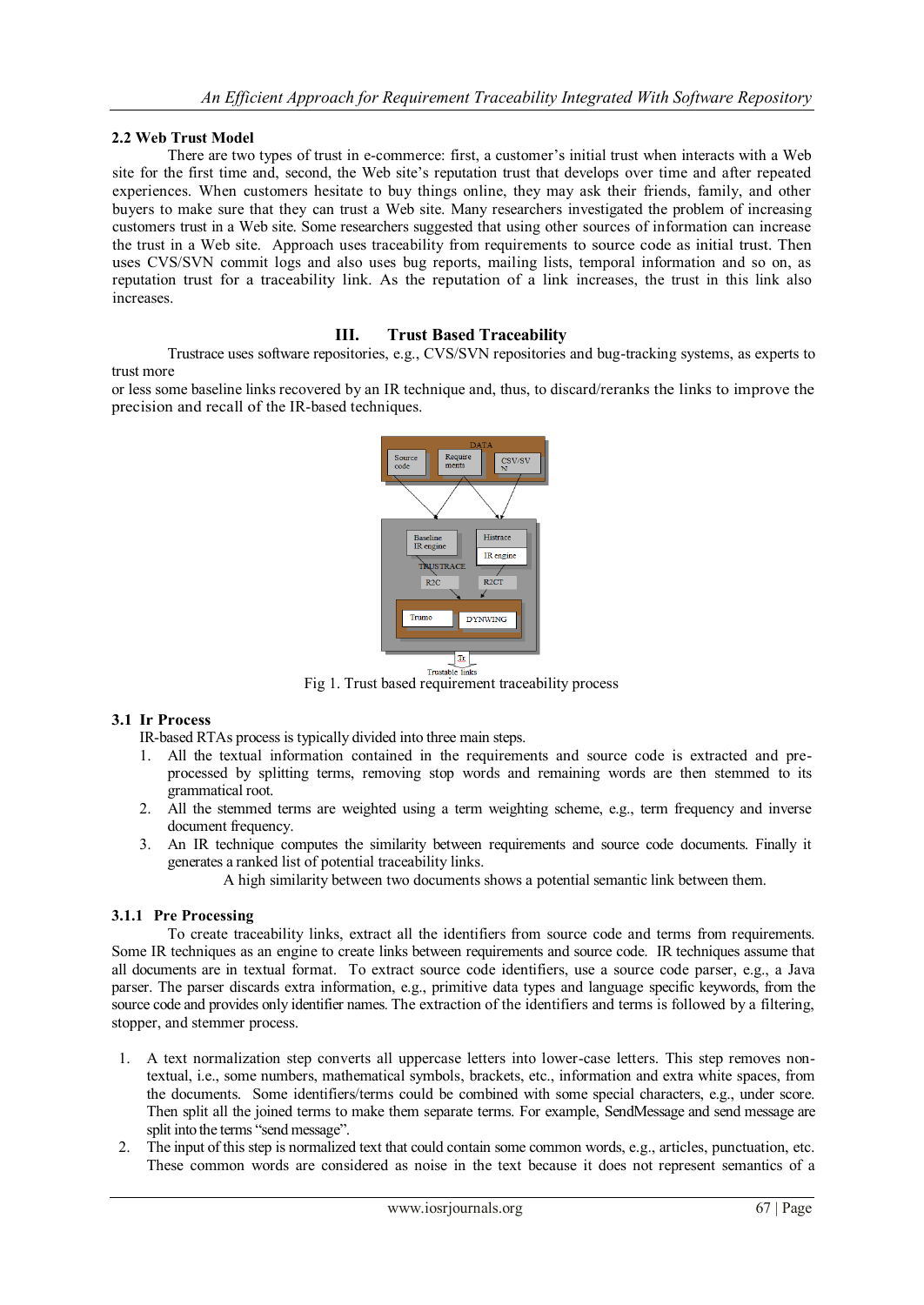document. Thus, in this step, we use a stop word list to remove all the stop words. English language stop words list is used as all our documents are in English.

3. This step is stemming. An English stemmer, for example, would identify the terms "dog", "dogs" and-or "doggy" as based on the root "dog". An IR technique computes the similarity between two documents based on similar terms in both documents. However, due to different postfix, IR techniques would consider them, e.g., access, accessed, as two different terms and it would result into low similarity between two documents. Thus, it becomes important to perform morphological analysis to convert plural into singular and to bring back inflected forms to their morphemes.

### **3.1.2 Term Weighting Schemes**

An IR technique converts all the documents into vectors to compute the similarities among them. To convert documents terms into vectors, each term is assigned a weight. Various schemes for weighting terms have been used Widely used weighting schemes are characterized in two main categories: probabilistic and algebraic models Probabilistic weighting models heavily depends on probability estimations of terms and algebraic weighting models depends on terms distribution in a document

#### TERM FREQUENCY (TF):

TF is often called local frequency. If a term appears multiple times in a document then it would be assigned higher TF than the others. TF is calculated as:

 $TF = \frac{n_{ij}}{n_{ij}}$ , …………………………………....(1)

#### GLOBAL FREQUENCY (GF):

If a word appears in multiple documents then the term is not considered representative of documents content. The global frequency is also called inverse document frequency (IDF). The IDF of a term is computed as

 $IDF = log (|D|)$ |d:t<sup>i</sup> ∈ d| ) …………………….. (2)

If a term appears multiple times in a single or multiple documents then IR technique would recommend that document as relevant document to a query.

#### 3.1.3 IR TECHNIQUE

To build sets of traceability links, we use some IR techniques, in particular VSM and JSM. JSM and VSM are used to recover traceability links. Both techniques essentially use term-by-document matrices. Consequently, we choose the well known T F/IDF weighting scheme for the VSM and the normalized term frequency measure for the JSM. These two measures and IR techniques are building blocks for traceability.

# **IV. Vector Space Model**

Many traceability links recovery techniques use VSM as baseline algorithm. In a VSM, documents are represented as vector in the space of all the terms. Various term weighting schemes can be used to construct these vectors. If a term belongs to a document then it gets a nonzero value in the VSM along the dimension corresponding to the term. A document collection in VSM is represented by a term by document matrix, i.e.,  $m \in n$  matrix, where m is the number of terms and n is the number of documents in the corpus.

Once documents are represented as vectors of terms in a VSM, traceability links are created between every two documents, e.g., a requirement and a source code class, with different similarity value depending on each pair of documents.

The similarity value between two documents is measured by the cosine of the angle between their corresponding vectors. Cosine values are in [−1, 1] but negative values are discarded and a link has thus a value in [0, 1] because similarity cannot be negative and zero between two documents. Finally,

the ranked list of recovered links and a similarity threshold are used to create a set of candidate links to be manually verified.

The angle between two vectors is used as a measure of divergence between the vectors. The similarity of requirement to source code can be calculated as follows

$$
Sim(R, C) = R.C / ||R||. ||C|| \qquad (3)
$$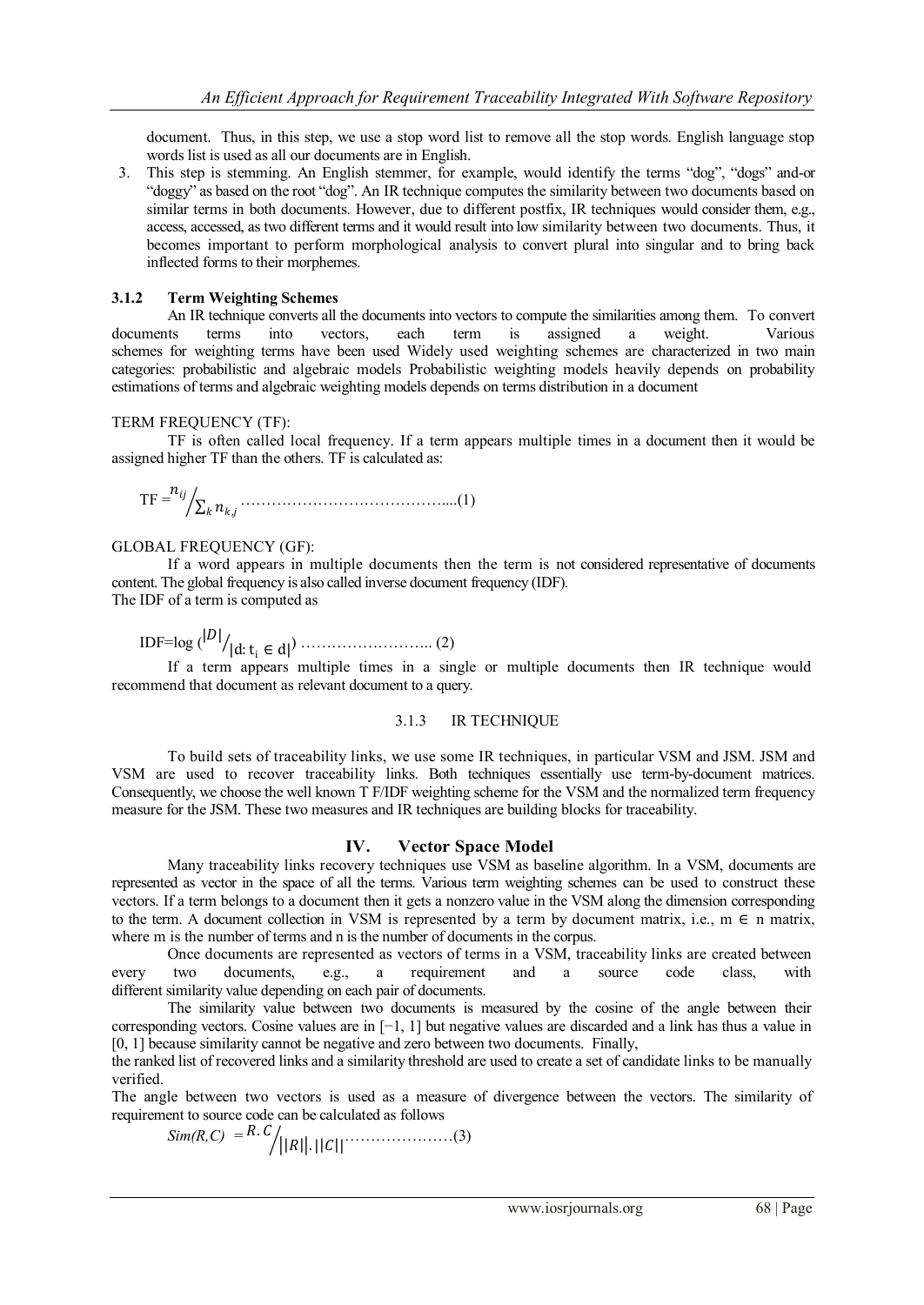Where R is a requirement vector and C is a source code vector.

#### JENSEN-SHANNON DIVERGENCE MODEL

The JSM is an IR technique proposed by It is driven by a probabilistic approach and hypothesis testing technique. JSM represents each document through a probability distribution, i.e., normalized term-by-document matrix. The probability distribution of a document is

, = (, ) ……………………… (4)

Where n (w, d) is the number of times a word appears in a document d and  $T_d$  is the total number of words appearing in a document d. The empirical distribution can be modified to take into account the term's global weight, e.g., IDF. After considering the global weight, each document distribution must be normalized as

$$
p_{i,j} = pb_{i,j}.IDF_{i,j}/\sum_{i=0}^{n} pb_{i,j}.IDF_{i,j} \dots \dots \dots \dots \dots \dots \dots \dots \tag{5}
$$

where  $pb_{i,j}$  and IDF<sub>i,j</sub> is the probability distribution and inverse document frequency of i<sup>th</sup> term in j<sup>th</sup> document, respectively.

Once the documents are represented as probability distribution, JSM computes the distance between two documents' probability distribution and returns a ranked list of traceability links. JSM ranks source documents, e.g., requirements, via the "distance" of their probability distributions to that of the target documents, e.g., source code

#### **4.1 HISTRACE**

Histrace creates links between the set of requirements, R and the source code, C, using the software repositories  $T_i$ , i.e., in the following,  $T_1$  stands for CVS/SVN commit messages and  $T_2$  for bug reports. Histrace considers the requirements' textual descriptions, CVS/SVN commit messages, bug reports, and classes as separate documents. It uses these sources of information to produce two experts Histrace<sub>commits</sub> and Histrace<sub>bugs.</sub> Histrace<sub>bugs</sub> use CVS/SVN commit messages and bug reports respectively, to create traceability links between R and C through the  $T_i$ . Below, we discuss each step of Histrace in details.

# **3.2.1 Document Pre-Processing**

Depending on the input information source (i.e., requirements, source code, CVS/SVN commit messages, or bug reports), specific pre-processing steps to re-move irrelevant details from the source, (e.g., CVS/SVN commit number, source code punctuation or language keywords) is performed, split identifiers, and, finally, normalize the resulting text using stop-word removal and stemming.

# **V. Requirements And Source Code.**

Histrace first processes source code files to extract all the identifiers and comments from each class. Histrace then uses underscore and the Camel Case convention [3] to split identifiers into terms, thus producing for each class a separate document.

Histrace then performs the following steps to normalize requirements and source code documents:

- 1. Converting all upper-case letters into lower-case and removing punctuation.
- 2. removing all stop words (such as articles, numbers, and so on);
- 3. Performing word stemming using the Porter Stemmer, bringing back inflected forms to their morphemes.

#### CVS/SVN COMMIT MESSAGES

To build Histracecommits, Histrace first extracts

CVS/SVN commit logs and excludes those that

- 1. Are tagged as "delete" because they concern classes that have been deleted from the system and thus cannot take part in any traceability link.
- 2. Do not concern source code (e.g., if a commit only contains HTML or PNG files).
- 3. Have messages of length shorter or equal to one English word, because such short messages would not have enough semantics to participate in creating R2CT<sub>i</sub>.

Histrace then extracts the CVS/SVN commit messages as well as the classes that

1. Are still part of the source code.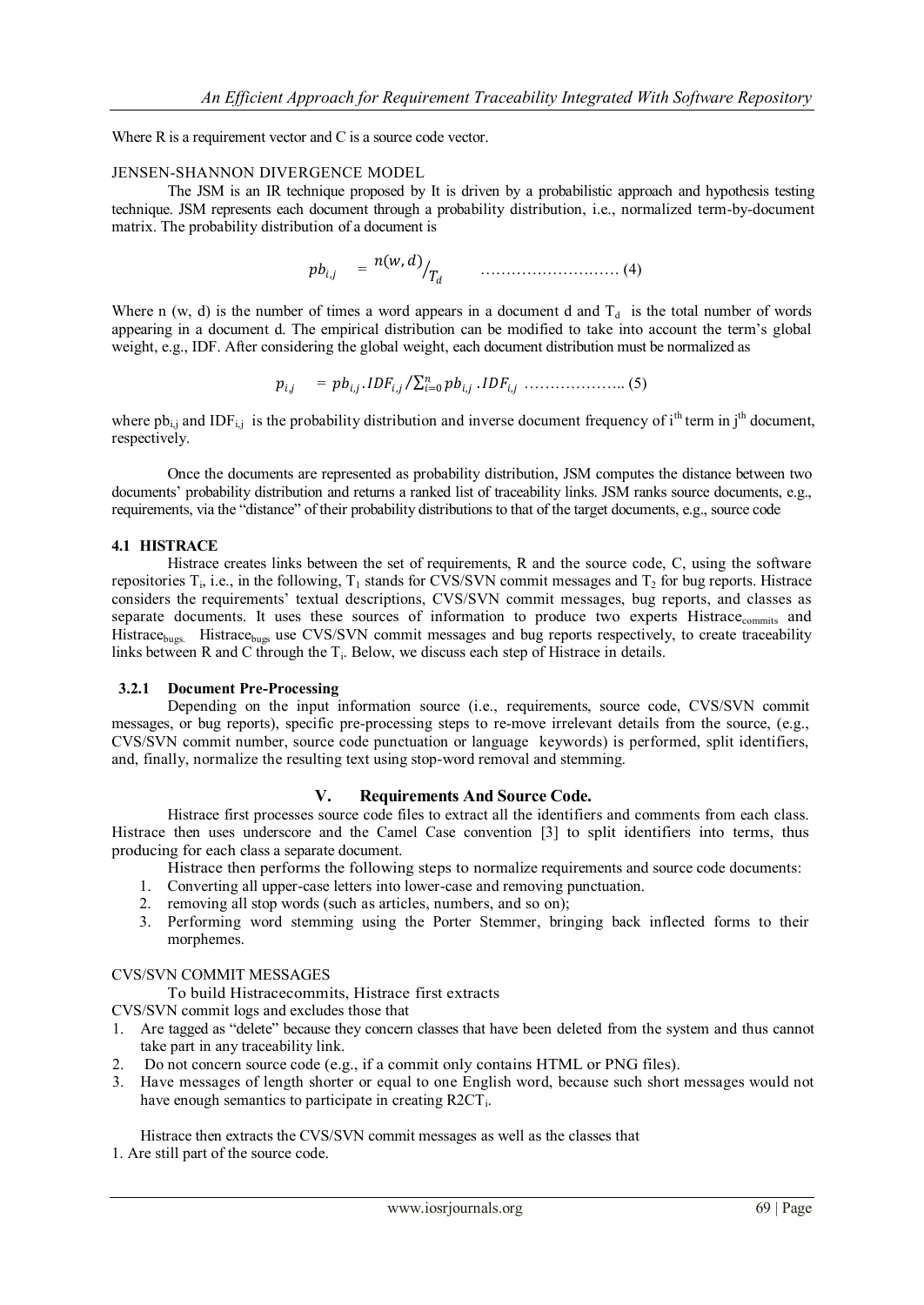2. Source code has been part of the commits. Histrace applies the same normalization steps on CVS/SVN commit messages as those for requirements and source code.

# BUG REPORTS.

To build Histrace<sub>bugs</sub>, Histrace extracts all the bug reports from a bug-tracking system. Usually, bug reports donot contain explicit information about the source code files that developers updated to fix a bug. All the details about the updated, deleted, or added source code files are stored in some CVS/SVN repository. Therefore, Histrace must link CVS/SVN commit messages to bug reports before being able to exploit bug reports for traceability. Histrace uses regular expressions, i.e., a simple text matching approach but with reasonable results, to link CVS/SVN commit messages to bug reports. However, Histrace could also use more complex techniques.

Consequently, Histrace assumes that developers assigned to each bug a unique ID that is a sequence of digits recognizable via regular expressions. The same ID must be referred to by developers in the CVS/SVN commit messages.

Then, to link CVS/SVN commit messages to bug reports concretely, Histrace performs the following steps:

- 1. Extracts all CVS/SVN commit messages, along with commit status and committed files.
- 2. extracts all the bug reports, along with time/date and textual descriptions, and
- 3. Links each CVS/SVN commit message and bug reports.

# **3.3 TRUMO**

Trumo assumes that different experts Histrace<sub>commits</sub> (also known as  $R2CT_1$ ) and Histrace<sub>bugs</sub> (R2CT<sub>2</sub>) know useful information to discard or re-rank the traceability links between two documents, e.g., requirements and source code classes. Trumo is thus similar to a Web model of the users' trust: the more users buy from a Web merchant, the higher the users' trust of this merchant.

Trumo combines the requirement traceability links obtained from an IR technique and discards/reranks them using an expert's opinions and a trust model inspired by Web-trust models. It compares the similarity of the recovered links with those provided by the experts and with the number of times that the link appears in each expert's set. It is not tied to any specific IR-based traceability-recovery approach and can use any expert's opinion to adjust the ranking of recovered links. For example, the experts can be Histrace commits and–or Histrace bugs, taking advantage of CVS/SVN repositories and bug-tracking systems.

# **3.4 Dynwing**

To automatically decide the weights  $\lambda_i(r_j, c_s)$  for each expert, we apply a dynamic weighting technique. Existing techniques [2], [8] to define weights use static weights for all the experts. Using the same static weight may not be beneficial for all the recovered links. Therefore, consider each link recovered by a baseline IR technique and by the different experts as an independent link and dynamically assign weights to baseline links and each expert. Choosing the right weight per link is a problem that we formulate as a maximization problem. Basically, we have different experts, i.e., CVS/SVN commits, bug reports, and others, to trust a link. Each expert has its own trust into the link. By maximizing the similarity value DynWing automatically identifies the experts that are most trustworthy and those that are less trustworthy.

DynWing computes and assigns weights to the experts in the trust model dynamically, i.e., on a per link basis. Dynamic weighting techniques are promising to assign weights for each link. DynWing analyses each expert's similarity value for each link and assigns weights according to these values.

# **Goal**

The goal of is to study the accuracy of Trustrace when recovering traceability links against that of a single IR technique, JSM and VSM, using requirements, source code, CVS/SVN commits, and–or bug reports as experts. The quality focus is the accuracy of Trustrace in terms of precision and recall. It is also the improvement brought by the dynamic weighting technique, DynWing, with respect to a PCA based technique in terms of F1 score. The main goal is to recover traceability links with greater precision and recall values than that of currently available traceability recovery IR based techniques.

# **VI. Discussion And Conclusion**

Trustrace has a better accuracy. Other factors that can impact the accuracy of traceability-recovery approaches. One of these factors is quality of source code identifiers. If there is a low similarity between the identifiers used by requirements and source code, then no matter how good an IR-based technique is, it would not yield results with high precision and recall values. To analyse the quality of the identifiers in our datasets and measure their similarity values which helps to identify poor semantic areas in source code. Compute the similarity value between the set of requirements R, all merged into a single document and the set of classes